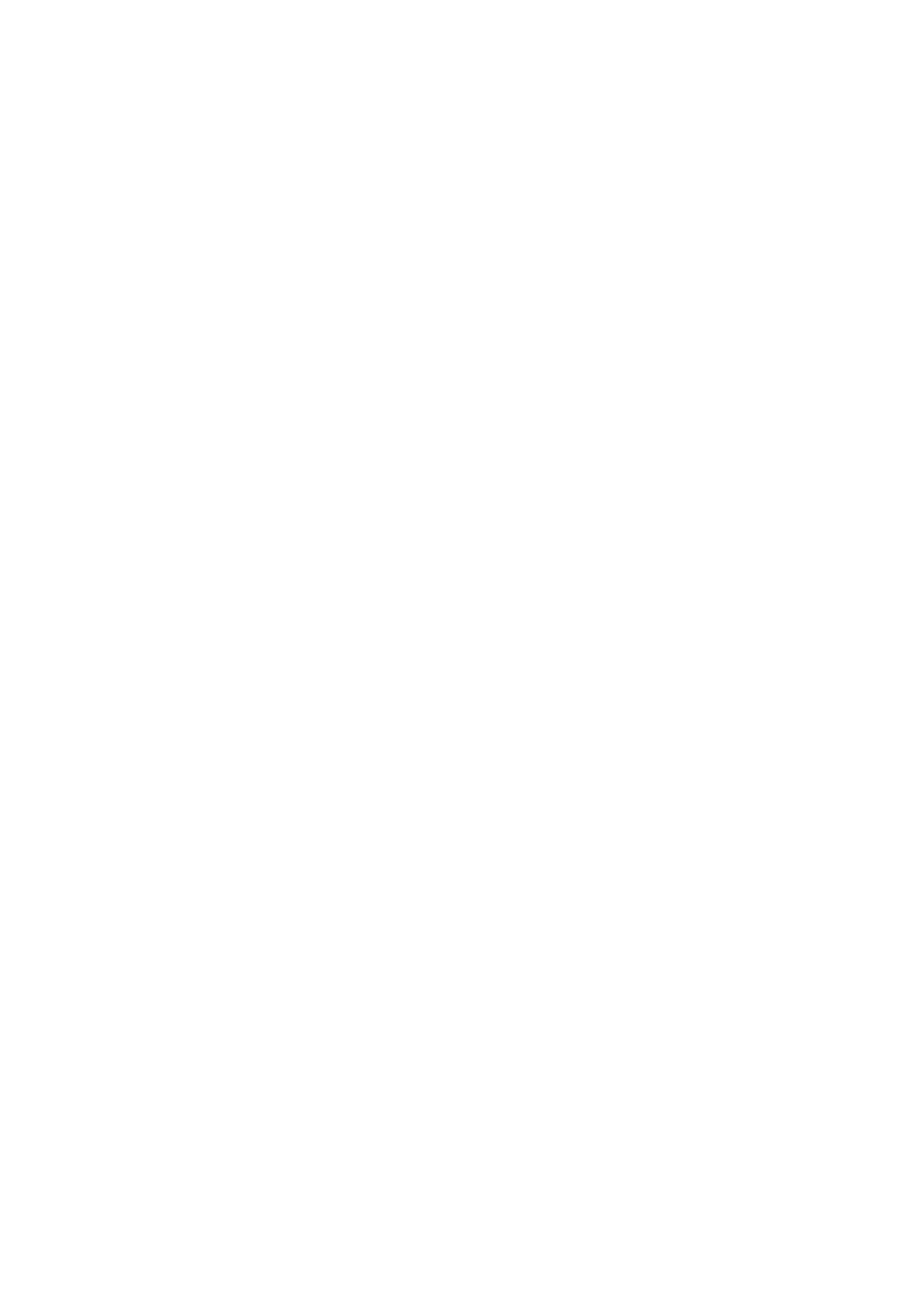#### Western Australia

## **Environmental Protection (Cost Recovery) Regulations 2021**

### **Contents**

## **Part 1 Prelimin**

|     | Part 1 — Preliminary                               |    |
|-----|----------------------------------------------------|----|
| 1.  | Citation                                           | 1  |
| 2.  | Commencement                                       | 1  |
| 3.  | Terms used                                         | 1  |
|     | Part 2 – Fees for Part IV of Act                   |    |
|     | Division 1 — General fees                          |    |
| 4.  | General fees for referral, assessment and          |    |
|     | implementation of proposals                        | 4  |
| 5.  | Assessment fees for proposals                      | 7  |
| 6.  | Referral of proposal: payment of fee               | 9  |
| 7.  | Request for further information: payment of fee    | 10 |
| 8.  | Assessment of proposal: payment of fee             | 10 |
| 9.  | Inquiry into implementation conditions: payment    |    |
|     | of fee                                             | 11 |
|     | Division 2 – Fees for external costs               |    |
| 10. | Fees for external costs incurred by the Department | 11 |
|     | Division $3$ — Annual compliance fees              |    |
| 11. | Annual compliance fees                             | 12 |
| 12. | Compliance priority rating                         | 13 |
|     | Division 4 — Miscellaneous provisions              |    |
| 13. | Fee waiver, reduction or refund                    | 13 |
| 14. | Extension of time within which to pay fee          | 13 |
| 15. | Interest on outstanding amounts                    | 14 |
| 16. | Recovery of unpaid amounts                         | 14 |

As at 18 Dec 2021 Version 00-b0-00 Page i Published on www.legislation.wa.gov.au

Recovery of unpaid amounts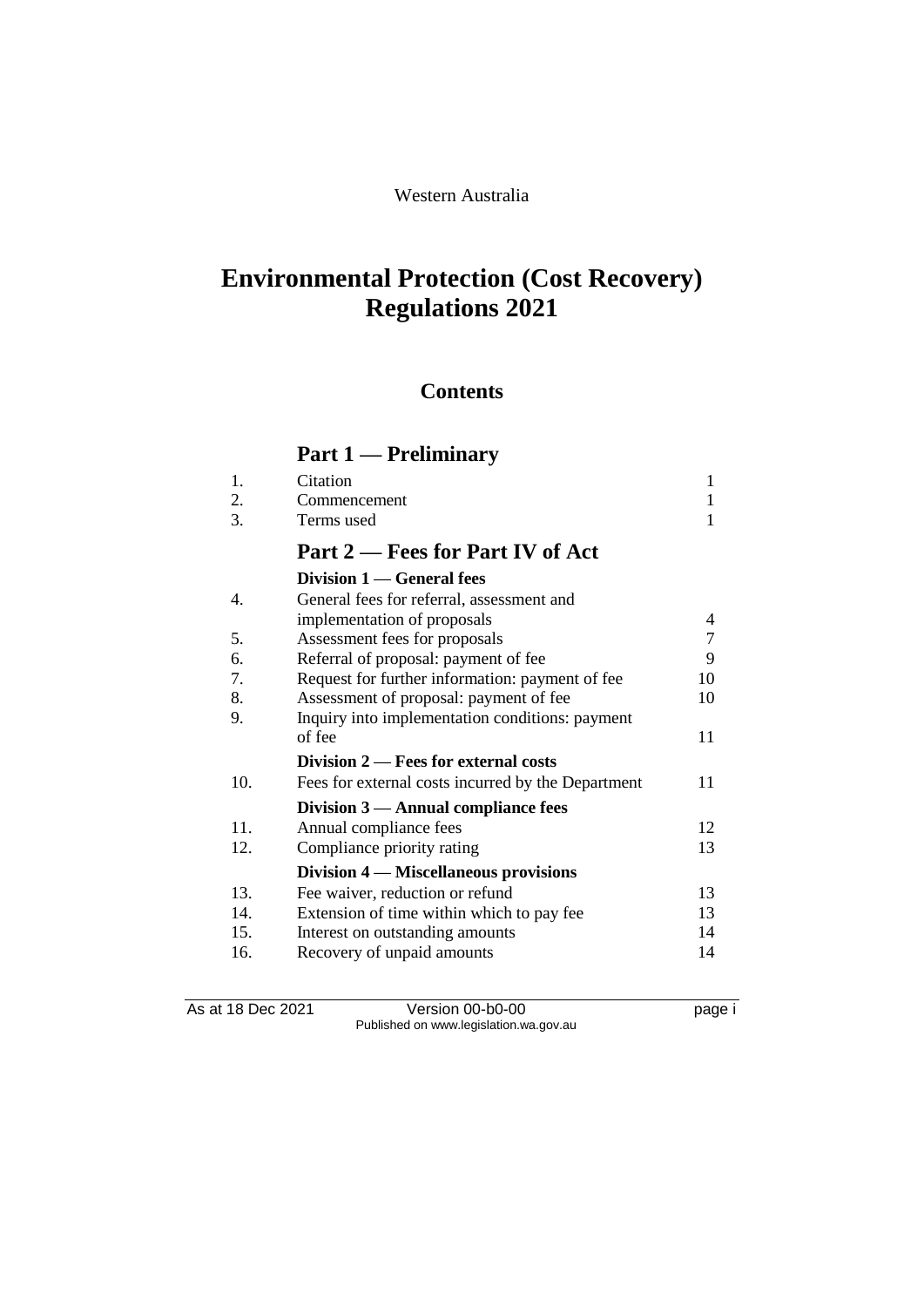|     | Division 5 — Transitional provisions           |    |
|-----|------------------------------------------------|----|
| 17. | Term used                                      | 15 |
| 18. | Pre-commencement circumstances, costs and fees | 15 |
| 19. | Assessments commenced, but not completed,      |    |
|     | pre-commencement                               | 15 |
| 20. | Application of regulation 11                   | 16 |
|     | Division 6 — Review of fees                    |    |
| 21. | Review of fees under Division 1                | 16 |
|     | <b>Notes</b>                                   |    |
|     | Compilation table                              | 17 |
|     | <b>Defined terms</b>                           |    |

page ii Version 00-b0-00 As at 18 Dec 2021 Published on www.legislation.wa.gov.au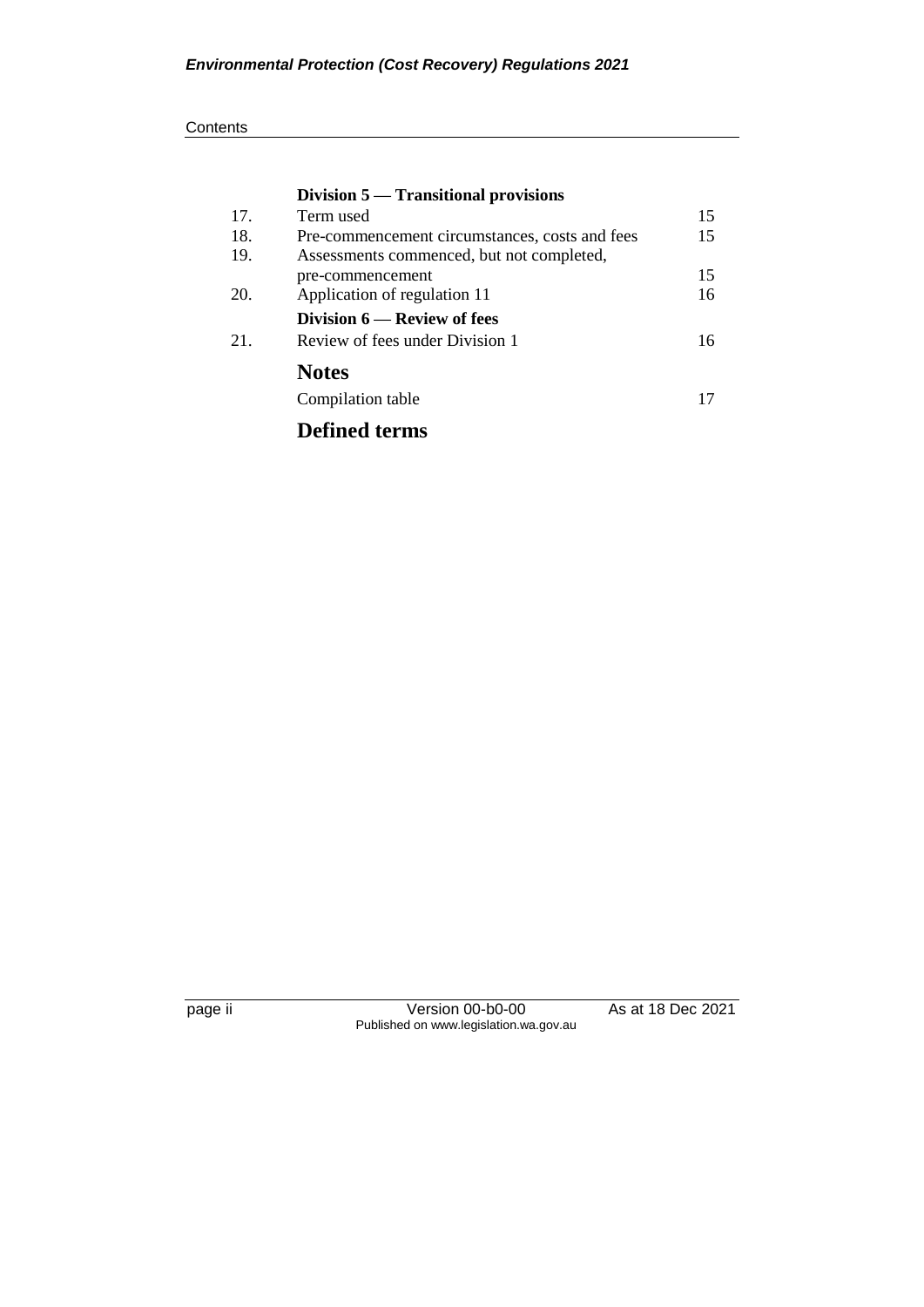Environmental Protection Act 1986

## **Environmental Protection (Cost Recovery) Regulations 2021**

### **Part 1 — Preliminary**

#### **1. Citation**

These regulations are the *Environmental Protection (Cost Recovery) Regulations 2021*.

#### **2. Commencement**

These regulations come into operation as follows —

- (a) Part  $1$  on the day on which these regulations are published in the *Gazette*;
- (b) the rest of the regulations on the day after that day.

#### **3. Terms used**

In these regulations —

*accredited assessment process* means a process under Part IV of the Act that the Commonwealth Minister has, under the EPBC Act section 87(1), decided to use for an assessment for the purposes of the EPBC Act;

*agency* has the meaning given in the *Public Sector Management Act 1994* section 3(1);

*Commonwealth Minister* means the Minister referred to in the EPBC Act;

*compliance priority rating*, for an approved proposal, has the meaning given in regulation 12;

As at 18 Dec 2021 Version 00-b0-00 page 1 Published on www.legislation.wa.gov.au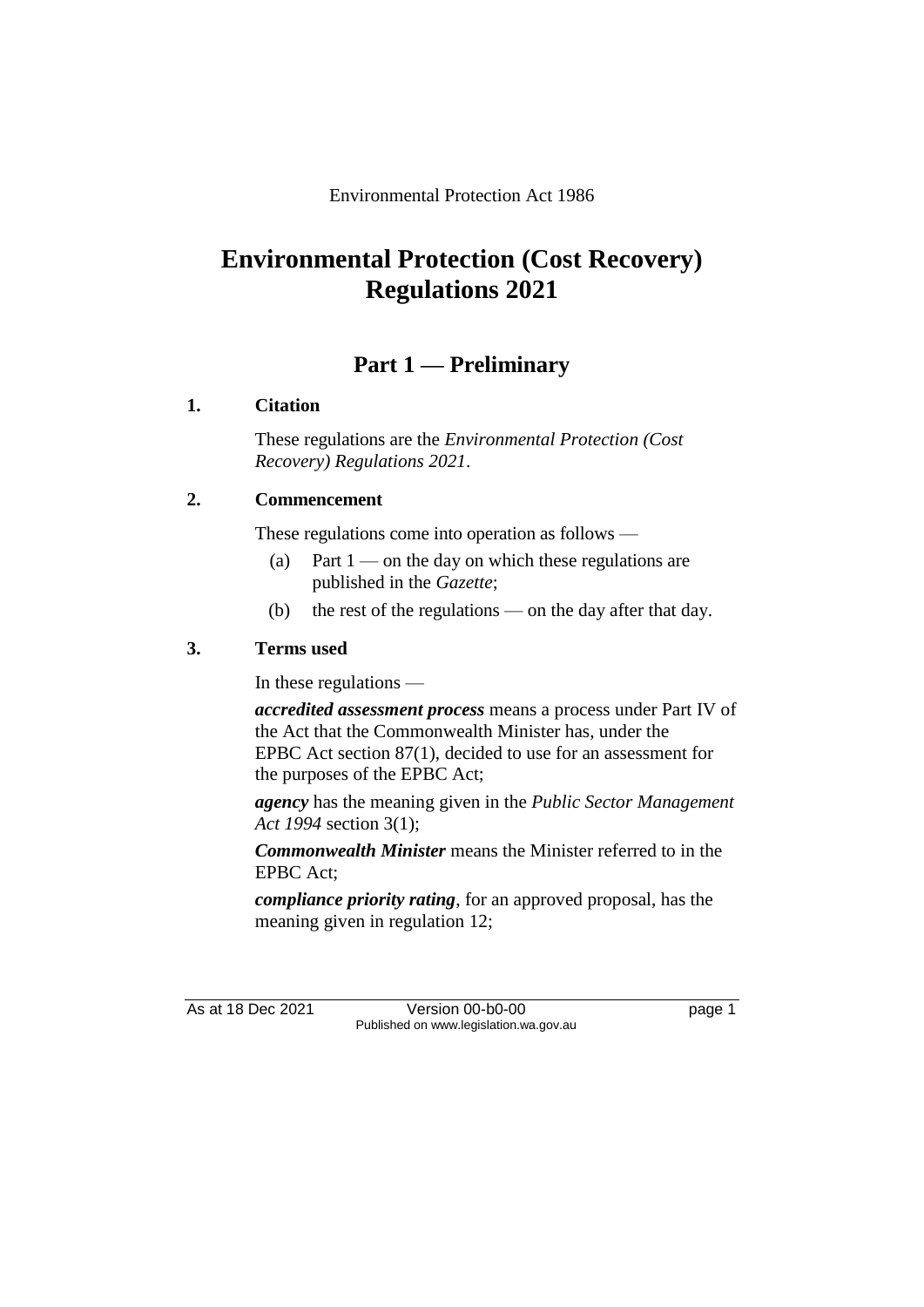*costs*, of the Department —

- $(a)$  means
	- (i) costs of employing Departmental staff who assess proposals; and
	- (ii) costs of employing Departmental staff, to the extent that they manage or support staff referred to in subparagraph (i); and
	- (iii) indirect costs of the Department; and
	- (iv) costs of funding staff of another agency for the purposes of the other agency assisting, or providing advice, in relation to the Department assessing proposals;

but

(b) does not include external costs of the Department;

*Departmental staff* means persons referred to in section 22 or 24 of the Act;

*Department's website* means a website maintained by or on behalf of the Department;

*ecological community* has the meaning given in the *Biodiversity Conservation Act 2016* section 5(1);

*EMP* means an environmental management plan, environmental management system or environmental improvement plan;

*environmental offset* means a requirement intended to offset the impact of the implementation of a proposal on the environment, including a requirement of the kind referred to in section  $45A(1)(b)$ , (c) or (d) of the Act;

*EPBC Act* means the *Environment Protection and Biodiversity Conservation Act 1999* (Commonwealth);

*external costs*, of the Department, means —

(a) costs of acquiring services in the nature of advice; and

page 2 Version 00-b0-00 As at 18 Dec 2021 Published on www.legislation.wa.gov.au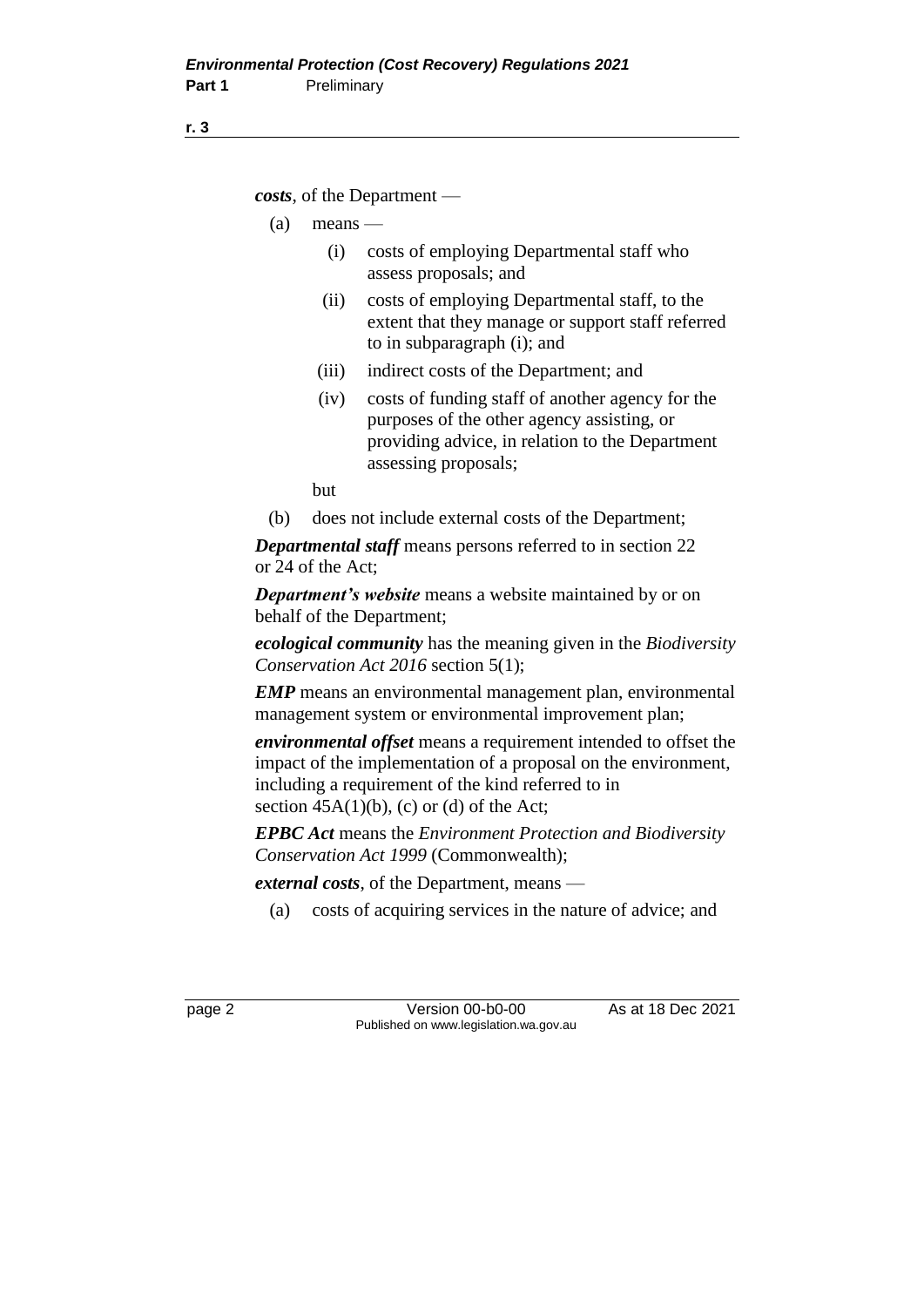(b) costs (including of meals and accommodation) of Departmental staff travelling to the site of a proposal or a related site;

*fee* includes charge;

*indirect costs*, of the Department, means costs that are not directly attributable to the performance of a particular function, including —

- (a) costs relating to office accommodation, motor vehicles and equipment; and
- (b) costs of licensing, including of equipment and intellectual property; and
- (c) depreciation;

*scoping document* means a document in which the Authority determines the form, content, timing and procedure of an environmental review, under section 40(3) of the Act;

*species* has the meaning given in the *Biodiversity Conservation Act 2016* section 5(1).

As at 18 Dec 2021 Version 00-b0-00 page 3 Published on www.legislation.wa.gov.au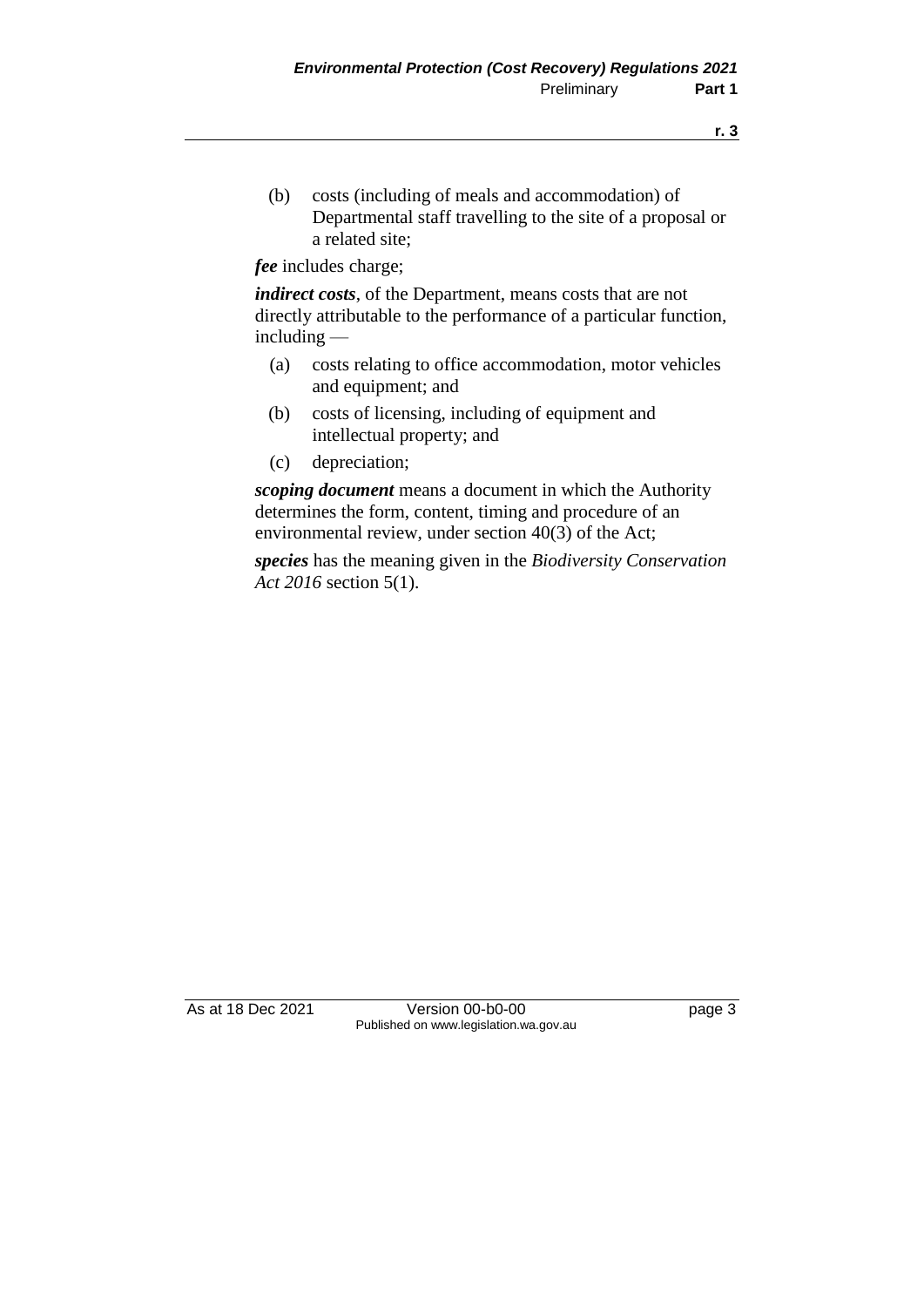## **Part 2 — Fees for Part IV of Act**

#### **Division 1 — General fees**

#### **4. General fees for referral, assessment and implementation of proposals**

- (1) The fees set out in the Table to this regulation are, subject to regulations 6(3) and (4) and 7(2), payable in the circumstances, in relation to the referral, assessment or implementation of a proposal, set out in the Table.
- (2) The proponent of a proposal is liable to pay a fee payable under subregulation (1) in relation to the proposal.
- (3) When a fee is payable is determined in accordance with the Table.

| <b>Item</b> | <b>Circumstance</b>                                                                      | Fee      | When payable                                  |
|-------------|------------------------------------------------------------------------------------------|----------|-----------------------------------------------|
| 1.          | Referral of<br>proposal, under<br>s. 38                                                  | \$32 000 | In accordance<br>with $r.6$                   |
| 2.          | Request by<br>proponent for<br>approval to<br>amend proposal,<br>under s. 38C            | \$16 000 | On the day on<br>which the request<br>is made |
| 3.          | Request by<br>proponent to<br>declare proposal<br>a derived<br>proposal, under<br>s. 38E | \$16 000 | On the day on<br>which the request<br>is made |

**Fees**

page 4 Version 00-b0-00 As at 18 Dec 2021 Published on www.legislation.wa.gov.au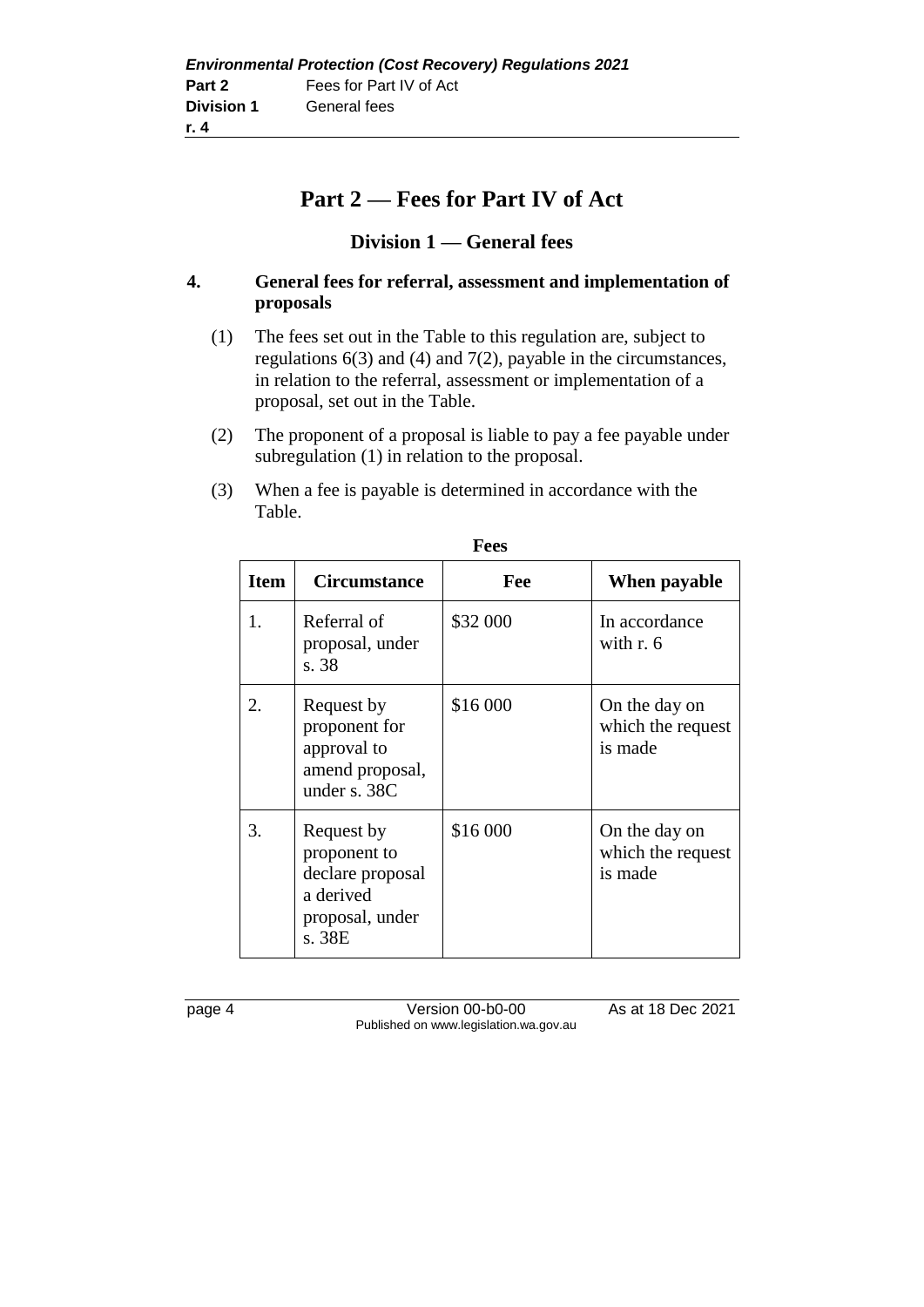| <b>Item</b> | <b>Circumstance</b>                                                                              | Fee                                                                                                                                                                                                            | When payable                                  |
|-------------|--------------------------------------------------------------------------------------------------|----------------------------------------------------------------------------------------------------------------------------------------------------------------------------------------------------------------|-----------------------------------------------|
| 4.          | Request by<br>Authority for<br>additional<br>information,<br>under s. 38F                        | \$16 000                                                                                                                                                                                                       | In accordance<br>with r. 7                    |
| 5.          | Assessment of<br>proposal, under<br>Part IV<br>Division 1                                        | \$16,000 plus the<br>amount,<br>determined by<br>the CEO under<br>r. 5, for costs of<br>the Department<br>in assessing the<br>proposal<br>Note: costs of the<br>Department do not<br>include external<br>costs | In accordance<br>with $r. 8$                  |
| 6.          | Requirement by<br>Authority for<br>information,<br>under s. $40(2)(a)$                           | \$16 000                                                                                                                                                                                                       | In accordance<br>with r. 7                    |
| 7.          | Request by<br>proponent for<br>consent to minor<br>or preliminary<br>works, under<br>s. $41A(3)$ | \$16 000                                                                                                                                                                                                       | On the day on<br>which the request<br>is made |

As at 18 Dec 2021 Version 00-b0-00 page 5 Published on www.legislation.wa.gov.au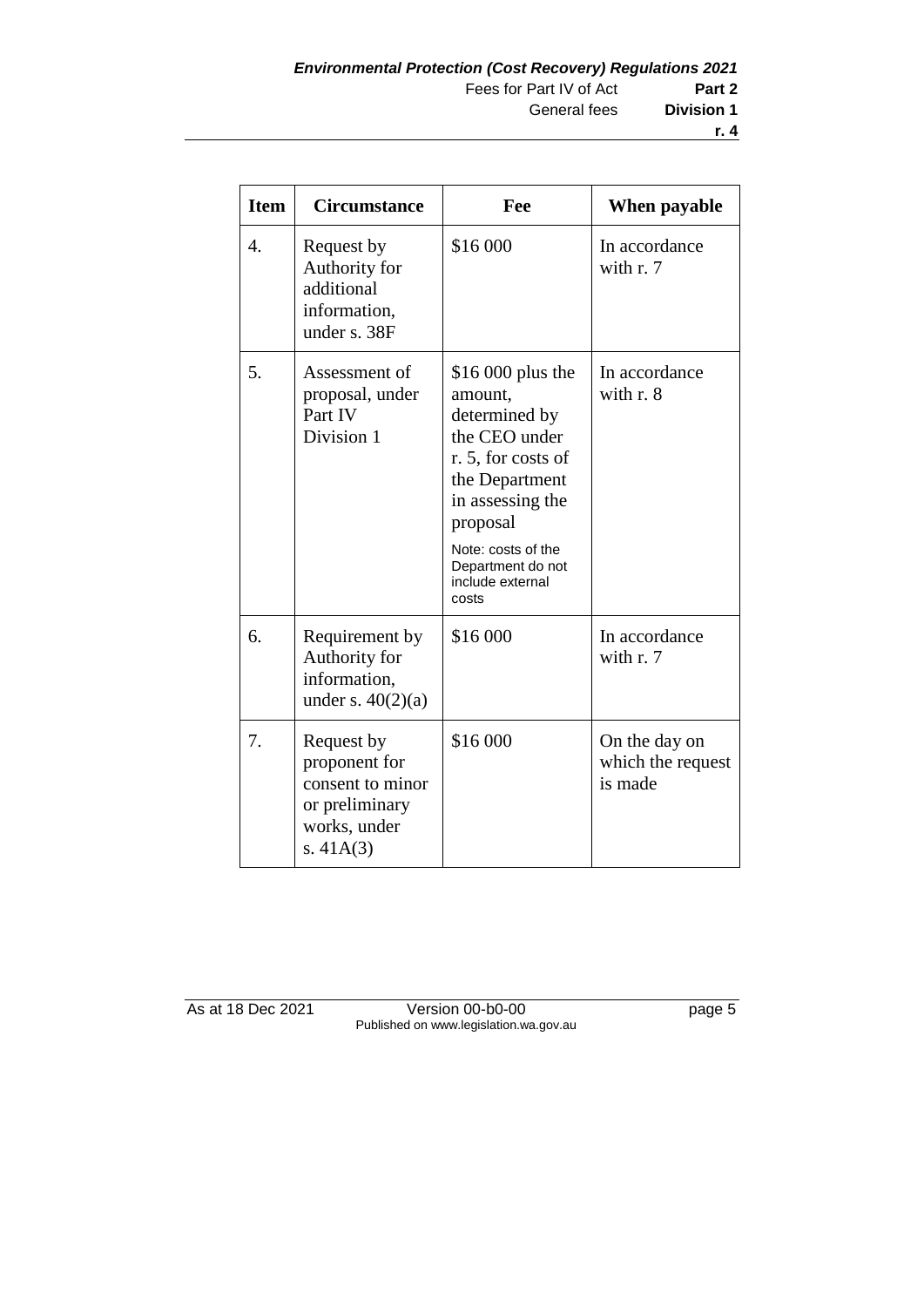| <b>Item</b> | <b>Circumstance</b>                                                                                                                                            | Fee      | When payable                                   |
|-------------|----------------------------------------------------------------------------------------------------------------------------------------------------------------|----------|------------------------------------------------|
| 8.          | Request by<br>proponent for<br>approval of<br>assessment of<br>amended<br>proposal, under<br>s.43A                                                             | \$16 000 | On the day on<br>which the request<br>is made  |
| 9.          | Request by<br>proponent for<br>approval of<br>amendment to, or<br>amendment of<br>conditions<br>relating to,<br>approved<br>proposal, or both,<br>under s. 45C | \$48 000 | On the day on<br>which the request<br>is made  |
| 10.         | Request by<br>Minister for<br>additional<br>information,<br>under s. $45C(2)$                                                                                  | \$16 000 | In accordance<br>with r. 7                     |
| 11.         | The submission<br>of an EMP for<br>confirmation,<br>endorsement or<br>approval<br>(however<br>described) under<br>implementation<br>conditions                 | \$16 000 | On the day on<br>which the EMP<br>is submitted |

page 6 Version 00-b0-00 As at 18 Dec 2021 Published on www.legislation.wa.gov.au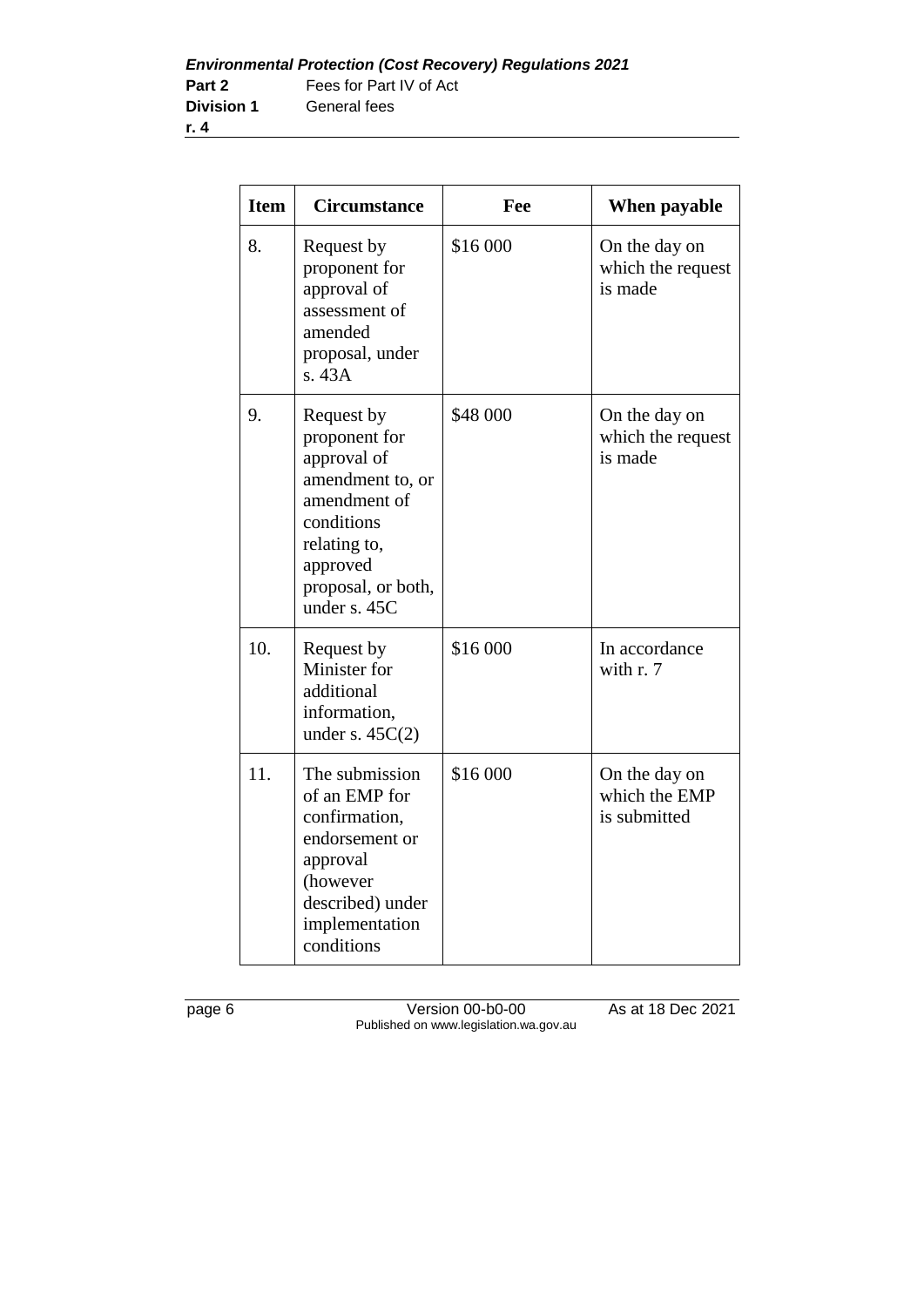| <b>Item</b> | <b>Circumstance</b>                                                                                                 | Fee      | When payable                                                                                                                                    |
|-------------|---------------------------------------------------------------------------------------------------------------------|----------|-------------------------------------------------------------------------------------------------------------------------------------------------|
|             | applying in<br>relation to<br>proposal                                                                              |          |                                                                                                                                                 |
| 12.         | Inquiry by<br>Authority into<br>implementation<br>conditions<br>relating to<br>approved<br>proposal, under<br>s. 46 | \$64 000 | In accordance<br>with $r.9$                                                                                                                     |
| 13.         | <b>Issue by Minister</b><br>of interim<br>conditions and<br>procedures,<br>under s. 46A                             | \$16 000 | Within the period<br>of 28 days after<br>the day on which<br>the proponent is<br>given notice of<br>the interim<br>conditions and<br>procedures |

#### **5. Assessment fees for proposals**

- (1) The CEO must, when determining an amount for the purposes of item 5 of the Table to regulation 4, do so in accordance with the method most recently published under subregulation (2) prior to the day on which the proposal is referred.
- (2) The CEO must publish a method for determining amounts for the purposes of item 5 on the Department's website.
- (3) The method may take into account any or all of the following matters —
	- (a) whether the proposal is a strategic proposal;

As at 18 Dec 2021 Version 00-b0-00 page 7 Published on www.legislation.wa.gov.au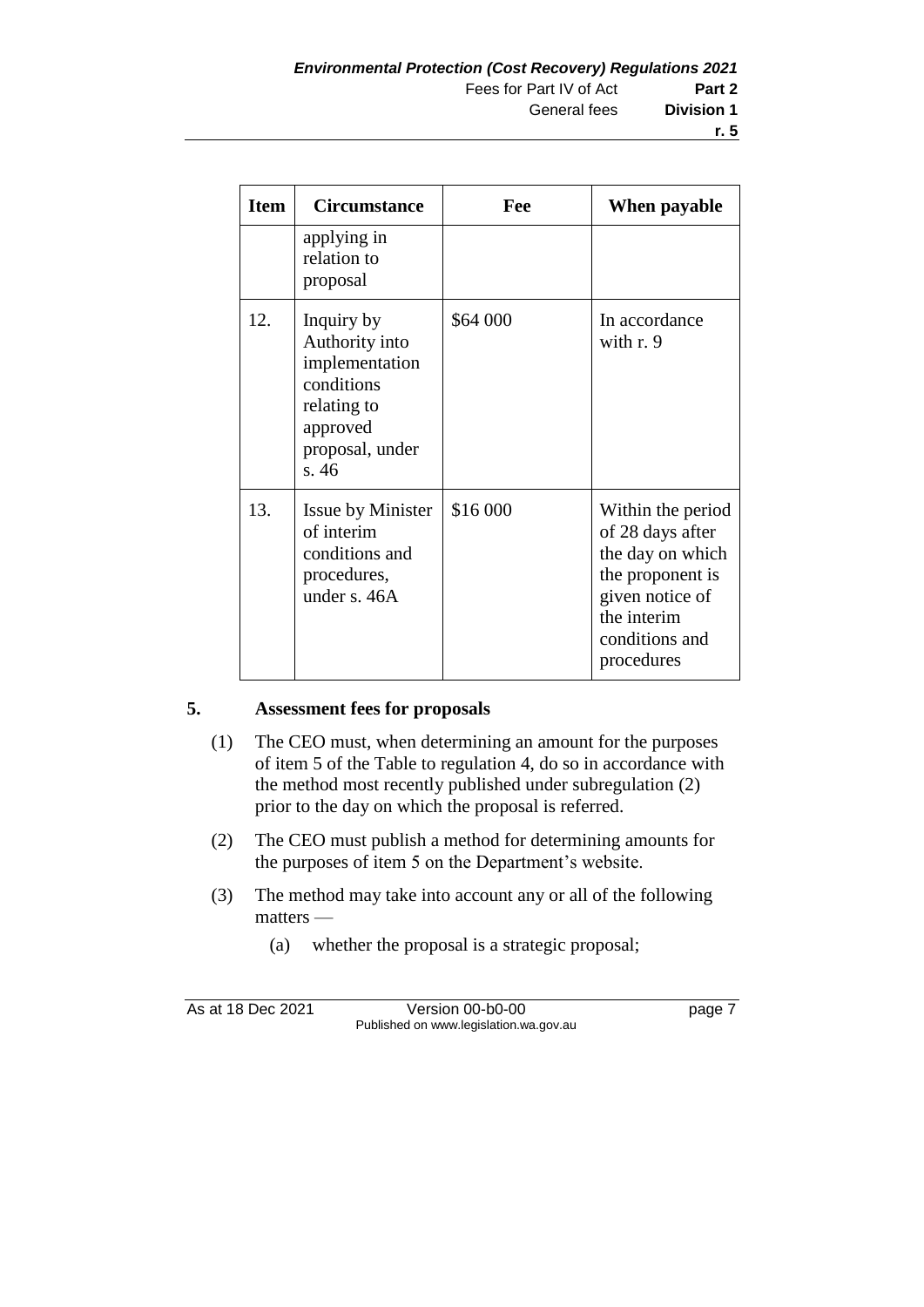|                   | <b>Environmental Protection (Cost Recovery) Regulations 2021</b> |
|-------------------|------------------------------------------------------------------|
| Part 2            | Fees for Part IV of Act                                          |
| <b>Division 1</b> | General fees                                                     |
| r. 5              |                                                                  |

| (b) | whether the proposal, or an aspect of the proposal, is   |
|-----|----------------------------------------------------------|
|     | dealt with as a bilateral matter under Part VIIIA of the |
|     | Act:                                                     |

- (c) whether the proposal, or an aspect of the proposal, is assessed under an accredited assessment process;
- (d) whether an environmental review is undertaken under section  $40(2)(b)$  of the Act;
- (e) whether a scoping document is prepared for an environmental review under section 40(2)(b) of the Act and whether it is prepared by the Department or the proponent;
- (f) whether a public inquiry under section  $40(2)(c)$  of the Act is conducted;
- (g) whether, and the number of times that, the proposal is made available for public comment;
- (h) whether information or a report is made available for public review under section 40(5) of the Act;
- (i) the extent of the public response to the following
	- (i) the proposal, when made available for public comment;
	- (ii) a scoping document made available for public comment;
	- (iii) any other information or report made available for public comment or review;
- (j) the number of key environmental factors identified in the Authority's assessment report under section 44 of the Act;
- (k) whether the Authority engaged in consultation on conditions recommended in the Authority's assessment report under section 44 of the Act;
- (l) whether the Authority's assessment report under section 44 of the Act recommends 1 or more conditions imposing environmental offsets;

page 8 Version 00-b0-00 As at 18 Dec 2021 Published on www.legislation.wa.gov.au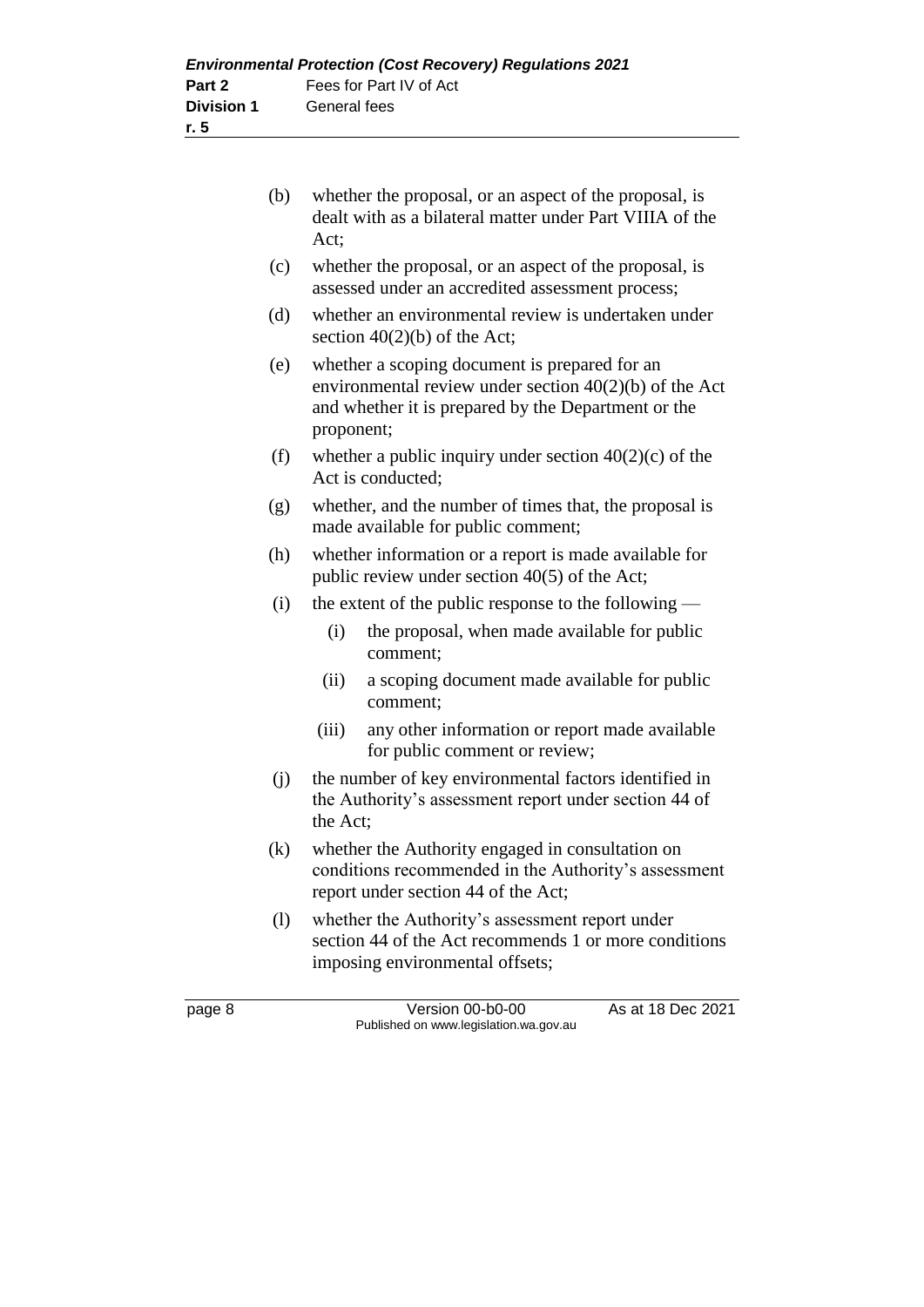- (m) the size of the development envelope;
- (n) the size of the disturbance footprint;
- (o) the number of species or ecological communities in relation to which assessment of the impact of implementing the proposal, or assessment of ongoing investigation or management requirements, is needed.

Examples for paragraph (o):

- 1. Threatened species or threatened ecological communities, as defined in the *Biodiversity Conservation Act 2016* section 5(1), or listed threatened species or listed threatened ecological communities, as defined in the EPBC Act.
- 2. New or undescribed species.
- 3. Species or ecological communities categorised as Priority 1 or 2 under the Conservation Codes at <https://www.dpaw.wa.gov.au/images/docu ments/plants-animals/threatened-species/Listings/Conservation%20co de%20definitions.pdf>.
- 4. Vegetation units of regional significance.
- 5. Stygofaunal or troglofaunal communities.
- (4) A method may use units of costs that are applied cumulatively, according to the matters in subregulation (3), to produce an aggregate amount.

Note for this subregulation:

A unit of costs may, for example, be an amount that represents the average cost to the Department of a unit of staff time associated with assessing proposals.

(5) If a proposal was referred in compliance with a requirement under section 38A(1) of the Act, then, for the purposes of subregulation (1), the proposal is taken to have been referred on the day on which the requirement was made.

#### **6. Referral of proposal: payment of fee**

- (1) This regulation has effect for the purposes of item 1 of the Table to regulation 4.
- (2) If the proposal is referred by the proponent, the fee is payable on the day on which the proposal is referred.

As at 18 Dec 2021 Version 00-b0-00 page 9 Published on www.legislation.wa.gov.au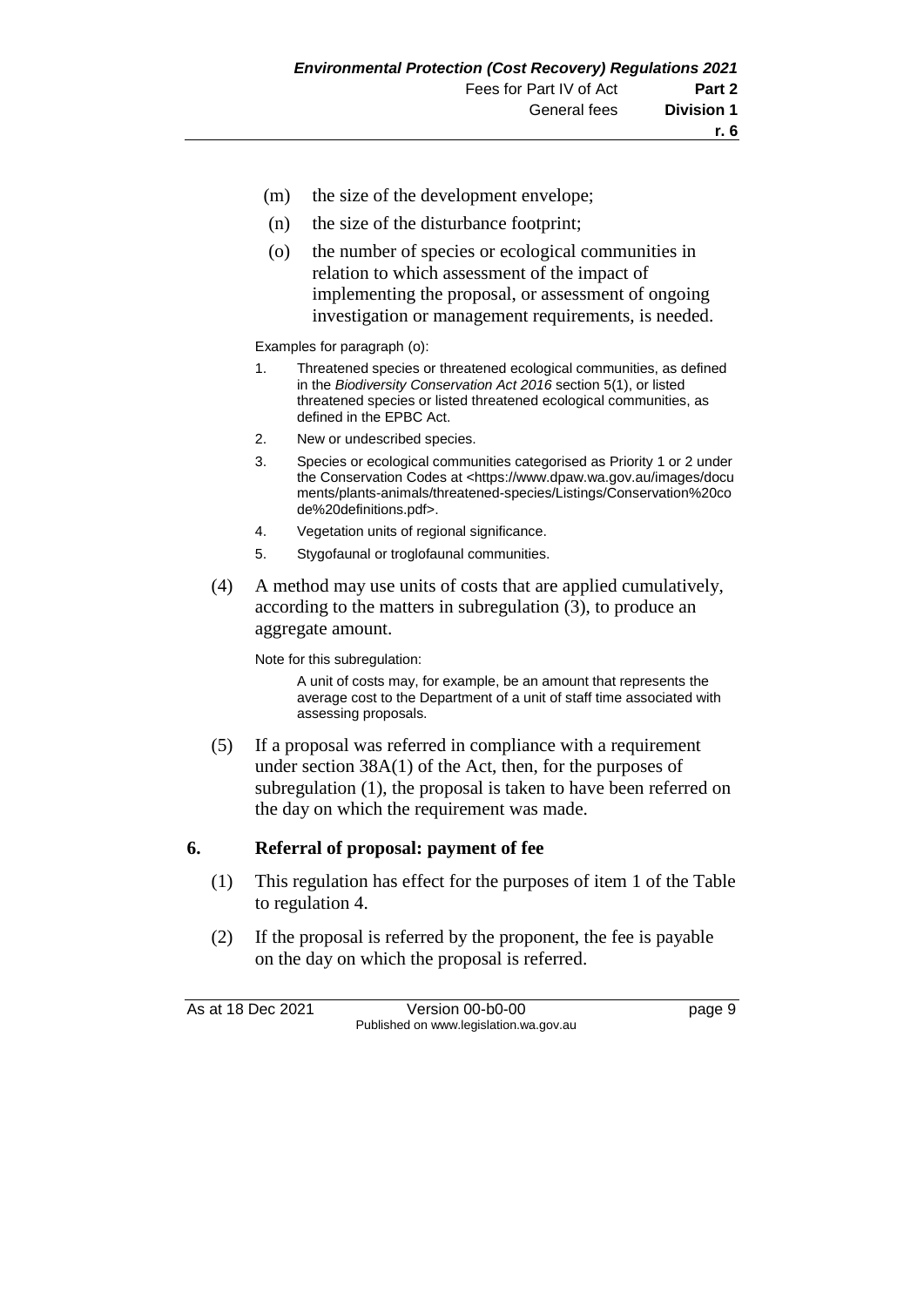- (3) If the proposal is referred other than by the proponent, the fee —
	- (a) is payable if, and only if, the Authority decides to assess the proposal; and
	- (b) in that case, is payable within the period of 28 days after the day on which the proponent is given notice of the decision.
- (4) However, if the proponent refers the proposal in compliance with a requirement under section 38A(1) of the Act, subregulation (3), rather than subregulation (2), applies in relation to the referral of the proposal.

#### **7. Request for further information: payment of fee**

- (1) This regulation has effect for the purposes of items 4, 6 and 10 of the Table to regulation 4.
- (2) A fee is only payable under item 4, 6 or 10 if the request or requirement is made of the proponent.
- (3) A fee payable under item 4, 6 or 10 is payable within the period of 28 days after the day on which the request or requirement is made of the proponent.

#### **8. Assessment of proposal: payment of fee**

- (1) This regulation has effect for the purposes of item 5 of the Table to regulation 4.
- (2) The CEO must determine the fee for the assessment of the proposal (the *assessment fee*) as soon as practicable after —
	- (a) the report on the outcome of the assessment of the proposal is given to the Minister; or
	- (b) the assessment is terminated (under section 40A of the Act).
- (3) The CEO must, as soon as practicable after the Authority decides to assess the proposal, determine an estimate of the

page 10 Version 00-b0-00 As at 18 Dec 2021 Published on www.legislation.wa.gov.au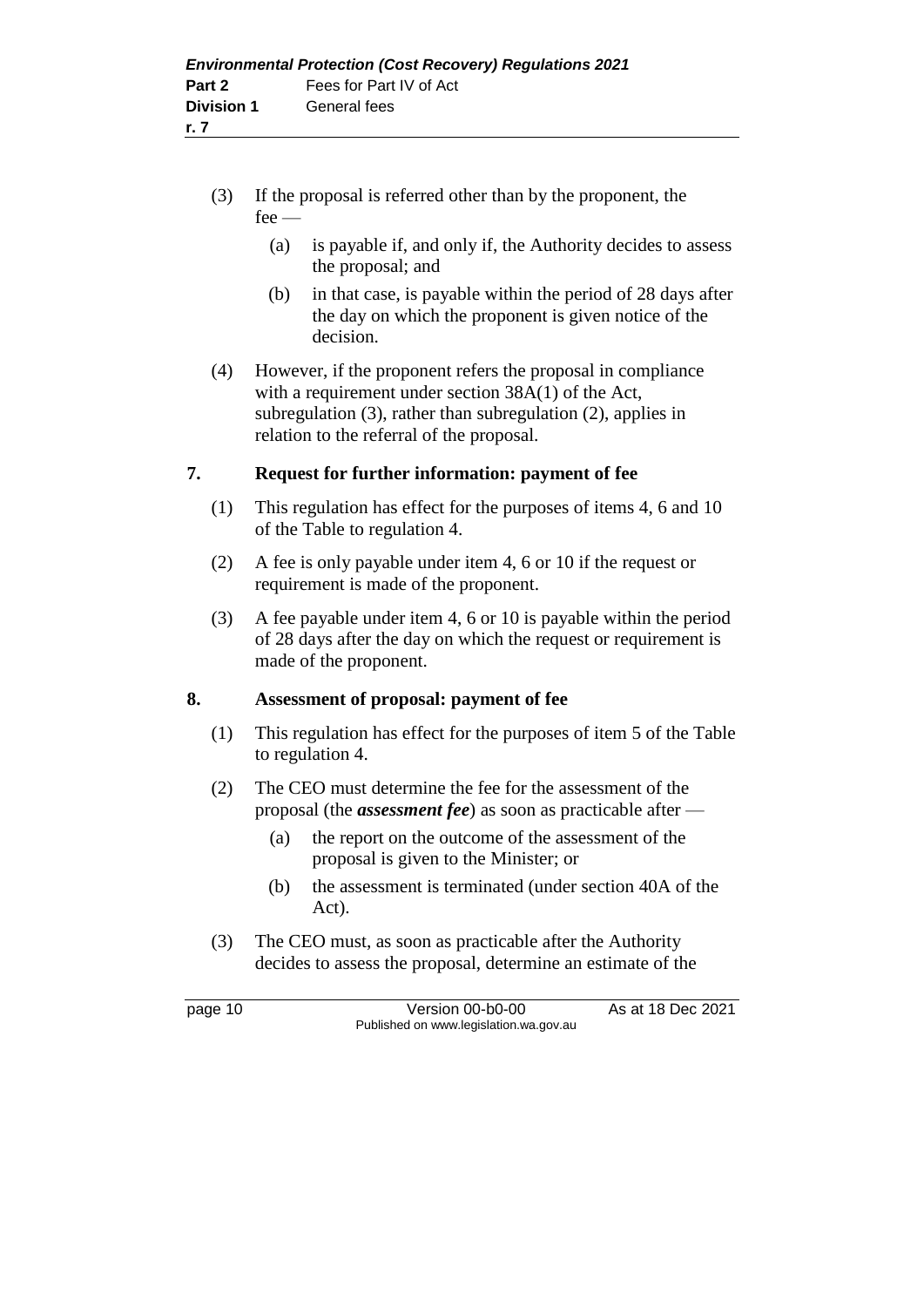assessment fee based on the information set out in the Authority's decision to assess.

- (4) 80% of the estimate of the assessment fee is payable within the period of 28 days after the day on which the proponent is given an invoice by the CEO for the amount payable.
- (5) The amount by which the assessment fee exceeds the amount paid under subregulation (4) is payable within the period of 28 days after the day on which the proponent is given an invoice by the CEO for the amount payable.
- (6) If the amount paid under subregulation (4) exceeds the assessment fee, the proponent must be refunded the difference.
- (7) An invoice must set out how the assessment fee, or the estimate of the assessment fee, was determined.

#### **9. Inquiry into implementation conditions: payment of fee**

- (1) This regulation has effect for the purposes of item 12 of the Table to regulation 4.
- (2) The CEO may, on receipt by the Authority of a request under section 46(1) of the Act to carry out the inquiry, give the proponent an invoice for the fee.
- (3) The fee is payable within the period of 28 days after the day on which the proponent is given the invoice.

#### **Division 2 — Fees for external costs**

#### **10. Fees for external costs incurred by the Department**

- (1) If the Department incurs external costs for the purposes of receiving or assessing a proposal, the CEO may give the proponent an invoice for a fee of an amount not exceeding the costs.
- (2) The fee is payable by the proponent within the period of 28 days after the day on which the proponent is given the invoice.

As at 18 Dec 2021 Version 00-b0-00 page 11 Published on www.legislation.wa.gov.au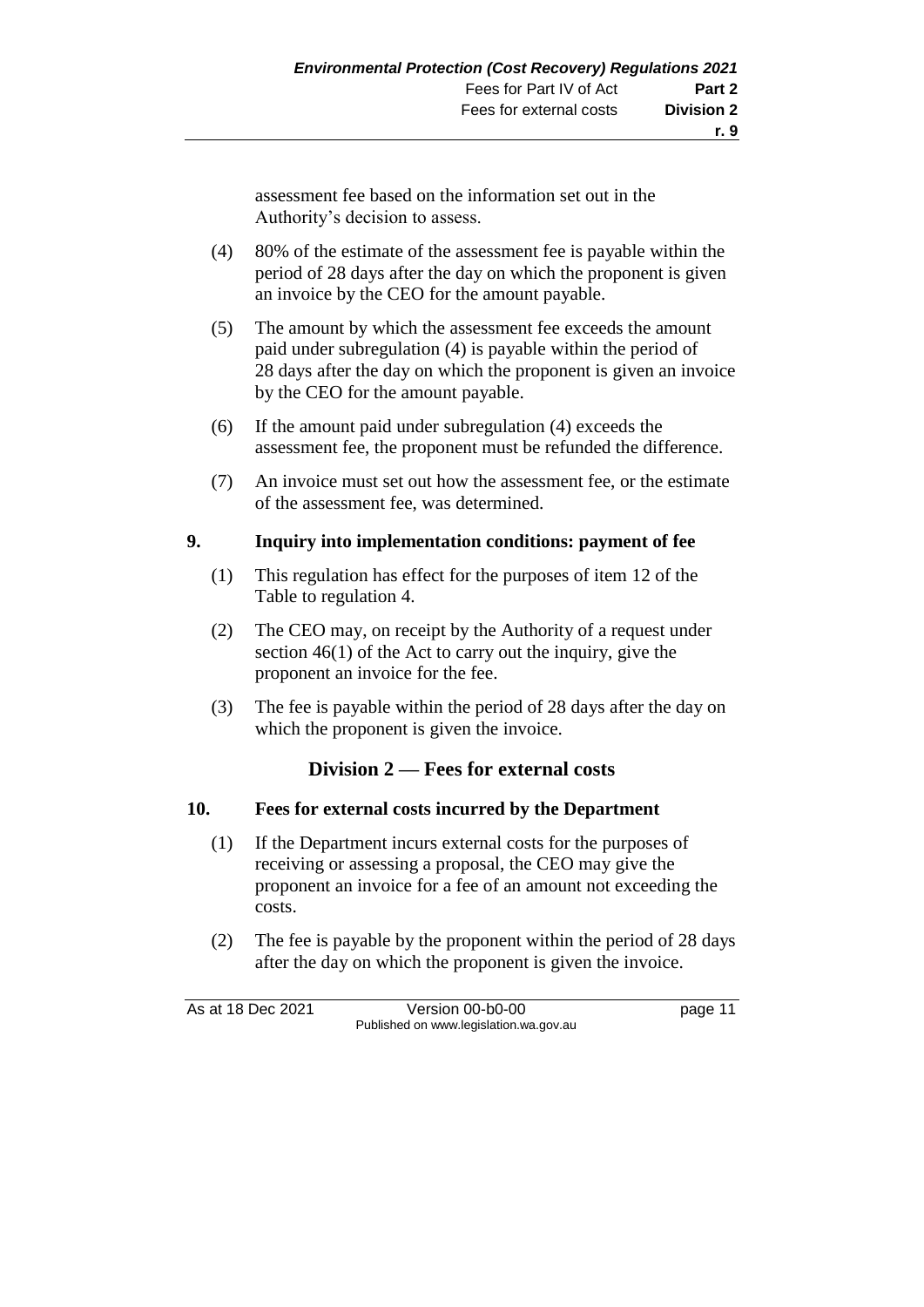- (3) An invoice must set out the purposes for which the costs were incurred.
- (4) The CEO must give the proponent a copy of the original invoices for the costs if the proponent requests that the CEO do so.

#### **Division 3 — Annual compliance fees**

#### **11. Annual compliance fees**

- (1) A fee is payable for each financial year for each approved proposal in effect immediately before the commencement of the financial year.
- (2) The proponent of an approved proposal is liable to pay a fee payable under subregulation (1) in respect of the proposal.
- (3) The amount of a fee is the amount set out in the Table according to the compliance priority rating for the approved proposal in effect immediately before the commencement of the financial year.

| <b>Compliance priority rating</b>  |         |          |          |  |
|------------------------------------|---------|----------|----------|--|
| Very high<br>High<br>Medium<br>Low |         |          |          |  |
| \$3 500                            | \$7 000 | \$14 000 | \$21 000 |  |

#### **Amount of fee**

- (4) If there is no compliance priority rating for an approved proposal in effect immediately before the commencement of a financial year then, for the purposes of this regulation, the compliance priority rating for the proposal for the year is Low.
- (5) A fee is payable within the period of 28 days after the day on which the proponent is given an invoice by the CEO for the fee.

page 12 Version 00-b0-00 As at 18 Dec 2021 Published on www.legislation.wa.gov.au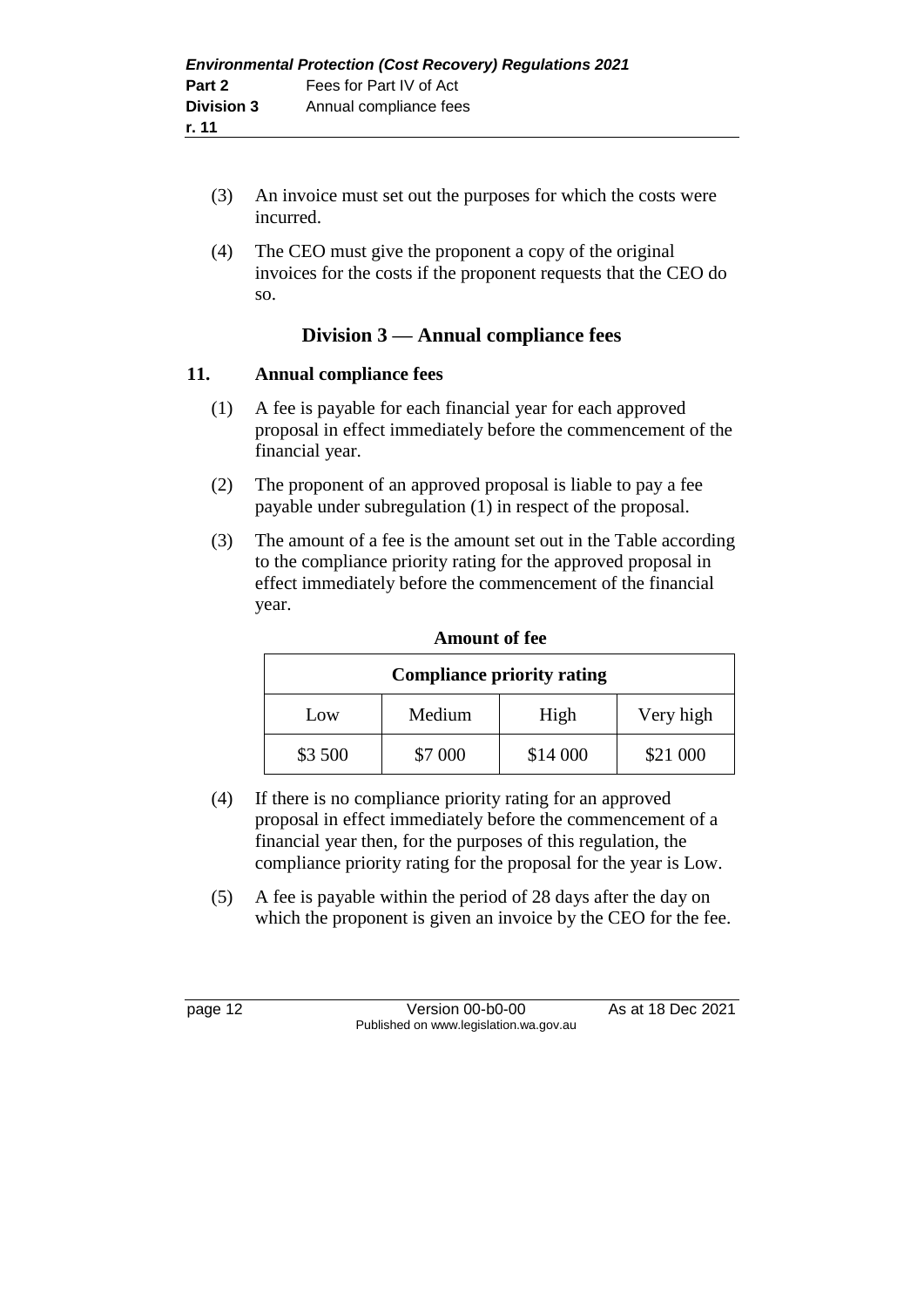- (6) An invoice must set out
	- (a) the compliance priority rating for the approved proposal; and
	- (b) how it was determined; and
	- (c) when it was last determined.

#### **12. Compliance priority rating**

- (1) The *compliance priority rating* for an approved proposal is the rating determined from time to time by the CEO for the purposes of monitoring the implementation of the proposal under Part IV Division 2 of the Act.
- (2) The rating determines the priority of a proposal in relation to compliance activity.
- (3) The rating is based on the following
	- (a) the risk to the environment of implementing the proposal;
	- (b) the complexity of the proposal;
	- (c) the level of ongoing compliance by the proponent.

#### **Division 4 — Miscellaneous provisions**

#### **13. Fee waiver, reduction or refund**

The CEO may, on a case by case basis, refund, reduce or waive, in whole or in part, a fee paid or payable under this Part if the CEO considers it appropriate to do so.

#### **14. Extension of time within which to pay fee**

- (1) The CEO may, on a case by case basis
	- (a) postpone the day on which a fee is payable; or
	- (b) extend the period within which a fee is payable.

As at 18 Dec 2021 Version 00-b0-00 page 13 Published on www.legislation.wa.gov.au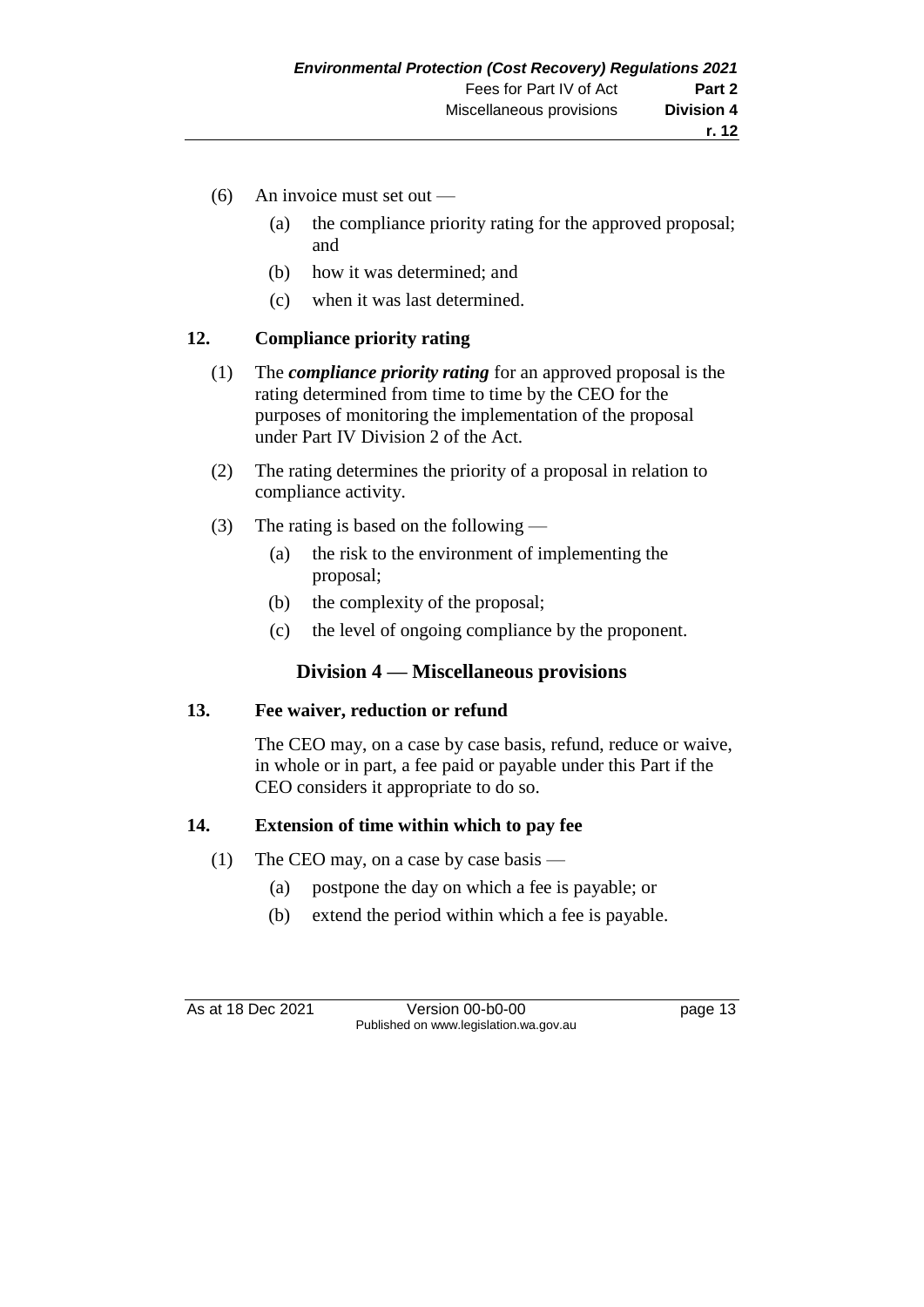- (2) If the CEO grants a postponement or extension
	- (a) these regulations have effect accordingly; and
	- (b) the CEO must give written notice of the postponement or extension to the proponent as soon as practicable.
- (3) The CEO may grant a postponement or extension even if the fee has become payable. In that case, these regulations have effect as if the CEO granted the postponement or extension before the fee became payable.

#### **15. Interest on outstanding amounts**

- (1) If a proponent does not pay a fee in full on the day, or within the period, for payment, interest on any outstanding amount is payable at the prescribed rate.
- (2) The *prescribed rate*, for an outstanding amount, is the interest rate that is 3% higher than the cash rate target, as determined and published by the Reserve Bank of Australia, in effect on the 1<sup>st</sup> day the amount became outstanding.
- (3) Interest does not accrue on interest that becomes payable under subregulation (1).

#### **16. Recovery of unpaid amounts**

- (1) The CEO may recover a fee that is unpaid in whole or in part, together with any interest payable, from the proponent, as a debt in a court of competent jurisdiction.
- (2) The CEO may, in a certificate
	- (a) specify an amount as being all or part of a particular fee;
	- (b) specify an amount as being interest payable under regulation 15(1);
	- (c) specify a proponent as being liable to pay the specified amounts;
	- (d) state that the specified amounts are unpaid.

page 14 Version 00-b0-00 As at 18 Dec 2021 Published on www.legislation.wa.gov.au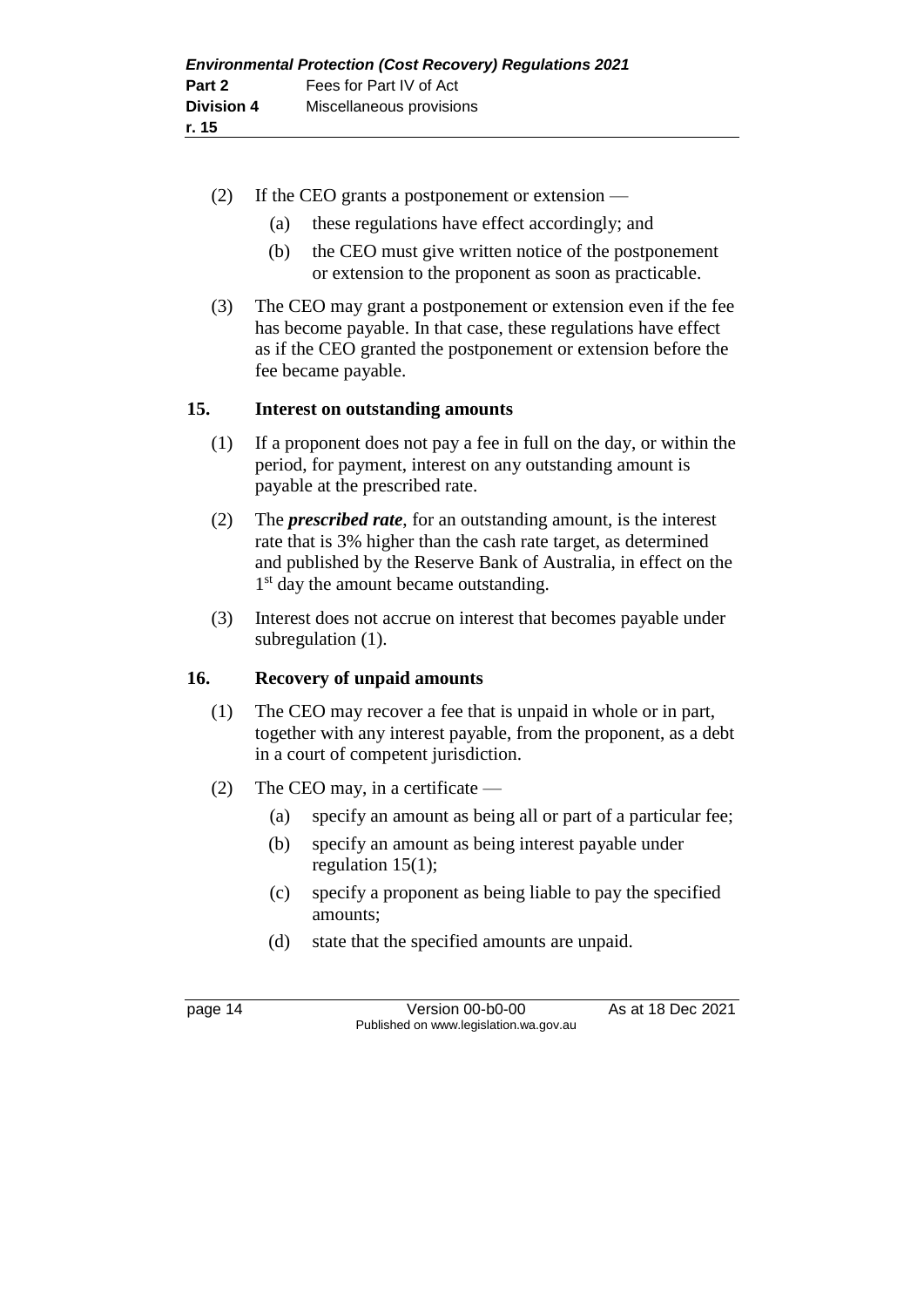(3) In proceedings under subregulation (1), a certificate is, without proof of the appointment of the CEO or of the authenticity of the signature, sufficient evidence of the matters specified or stated.

### **Division 5 — Transitional provisions**

#### **17. Term used**

In this Division *commencement day* means 1 January 2022.

#### **18. Pre-commencement circumstances, costs and fees**

- (1) A fee under these regulations is not payable in relation to  $-$ 
	- (a) a circumstance set out in the Table to regulation 4 that occurs before commencement day; or
	- (b) an external cost of the Department incurred before commencement day.
- (2) The fee in item 5 of the Table to regulation 4 does not apply in relation to a proposal in relation to which a decision to assess was made before commencement day.
- (3) The fee in item 12 of the Table to regulation 4 does not apply in relation to an inquiry the request for which was made before commencement day.
- (4) Subregulations (2) and (3) do not limit the generality of subregulation (1).

#### **19. Assessments commenced, but not completed, pre-commencement**

- (1) This regulation applies in relation to a proposal if, before commencement day —
	- (a) a decision to assess the proposal was made; and

As at 18 Dec 2021 Version 00-b0-00 page 15 Published on www.legislation.wa.gov.au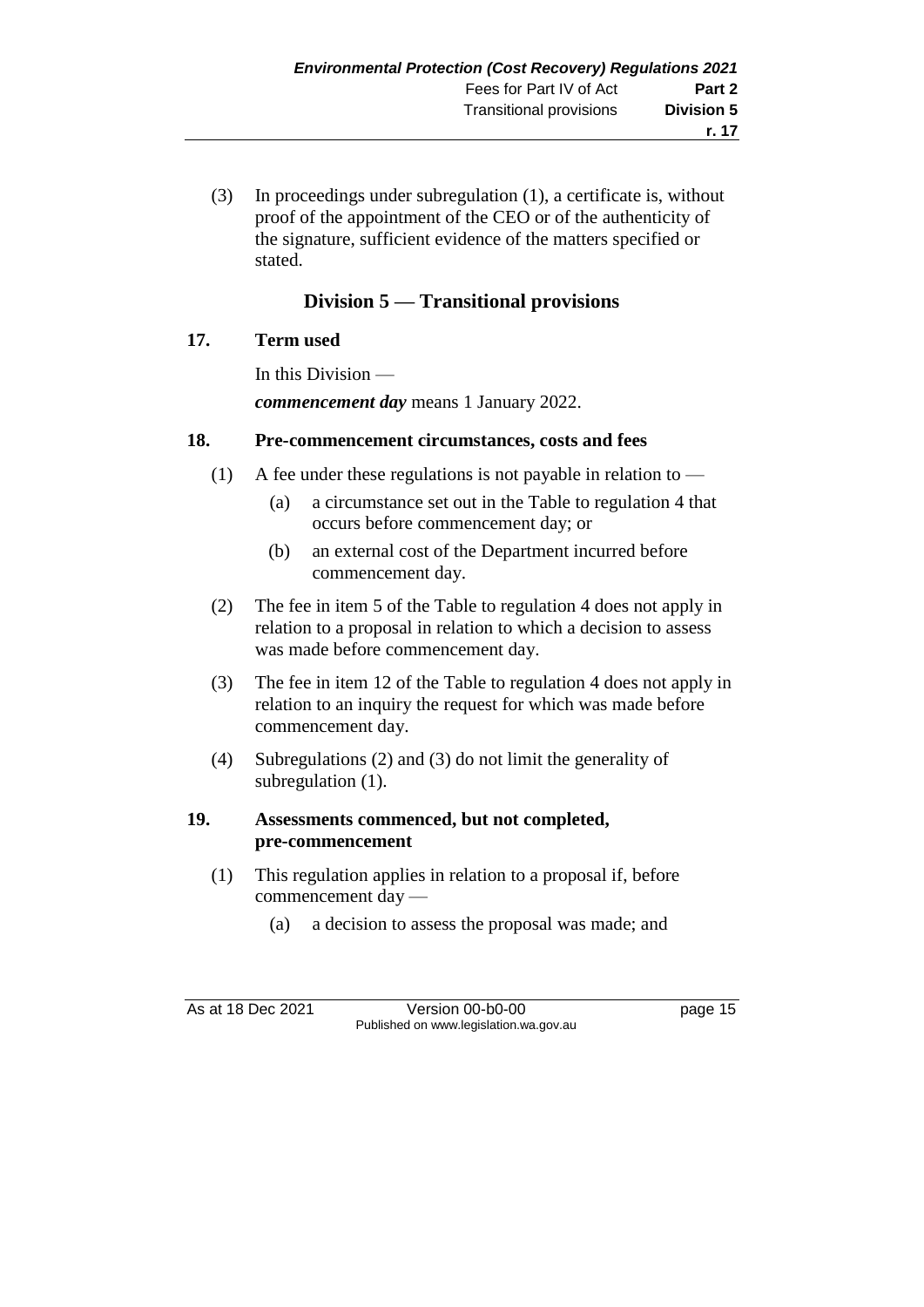- (b) a report on the outcome of the assessment of the proposal had not been given to the Minister; and
- (c) the assessment of the proposal was not terminated.
- (2) If a report on the outcome of the assessment of the proposal is given to the Minister, the proponent is liable to pay a fee of \$48 000.
- (3) Subject to subregulation (4), the fee is payable within the period of 28 days after the day on which the proponent is given an invoice by the CEO for the fee.
- (4) A fee that would otherwise be payable under subregulation (3) before 1 July 2022, is payable on 1 July 2022.

#### **20. Application of regulation 11**

Regulation 11 does not apply in relation to a financial year that commences before 1 July 2023.

#### **Division 6 — Review of fees**

#### **21. Review of fees under Division 1**

- (1) The CEO must, as soon as practicable after 1 July 2023, review the fees under Division 1.
- (2) The review must address the extent that the fees under Divisions 1 and 2 recover the costs incurred by the Department in receiving and assessing proposals.
- (3) The CEO must prepare a report based on the review and give the report to the Minister as soon as practicable after it is prepared.

page 16 Version 00-b0-00 As at 18 Dec 2021 Published on www.legislation.wa.gov.au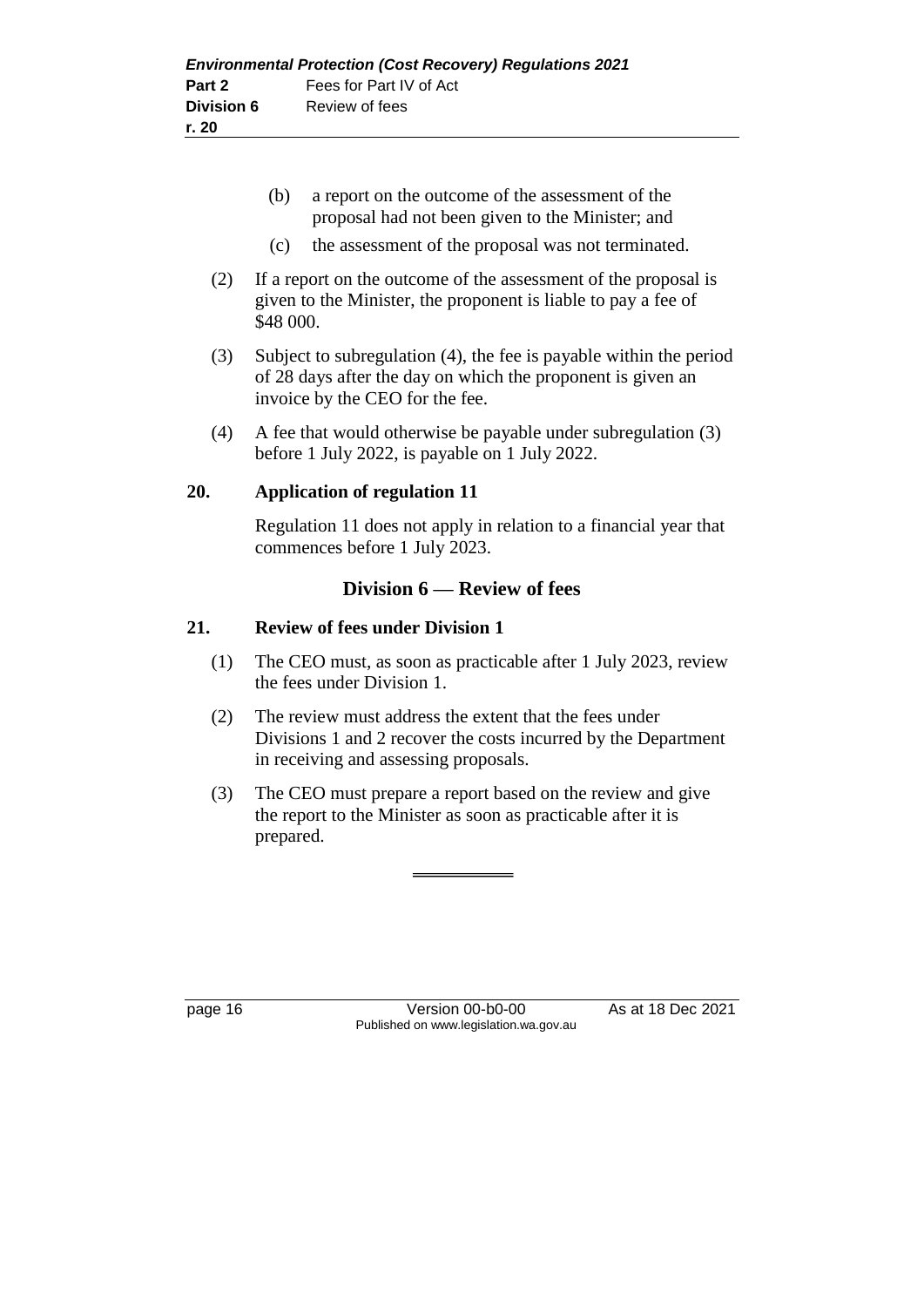## **Notes**

This is a compilation of the *Environmental Protection (Cost Recovery) Regulations 2021*. For provisions that have come into operation see the compilation table.

**Compilation table**

| <b>Citation</b>                                                     | <b>Published</b>           | <b>Commencement</b>                                                |
|---------------------------------------------------------------------|----------------------------|--------------------------------------------------------------------|
| <i>Environmental Protection (Cost</i><br>Recovery) Regulations 2021 | SL 2021/217<br>17 Dec 2021 | Pt. 1: 17 Dec 2021 (see r. 2(a));<br>Regulations other than Pt. 1: |
|                                                                     |                            | 18 Dec 2021 (see r. 2(b))                                          |

| As at 18 Dec 2021 | Version 00-b0-00                       | page 17 |
|-------------------|----------------------------------------|---------|
|                   | Published on www.legislation.wa.gov.au |         |